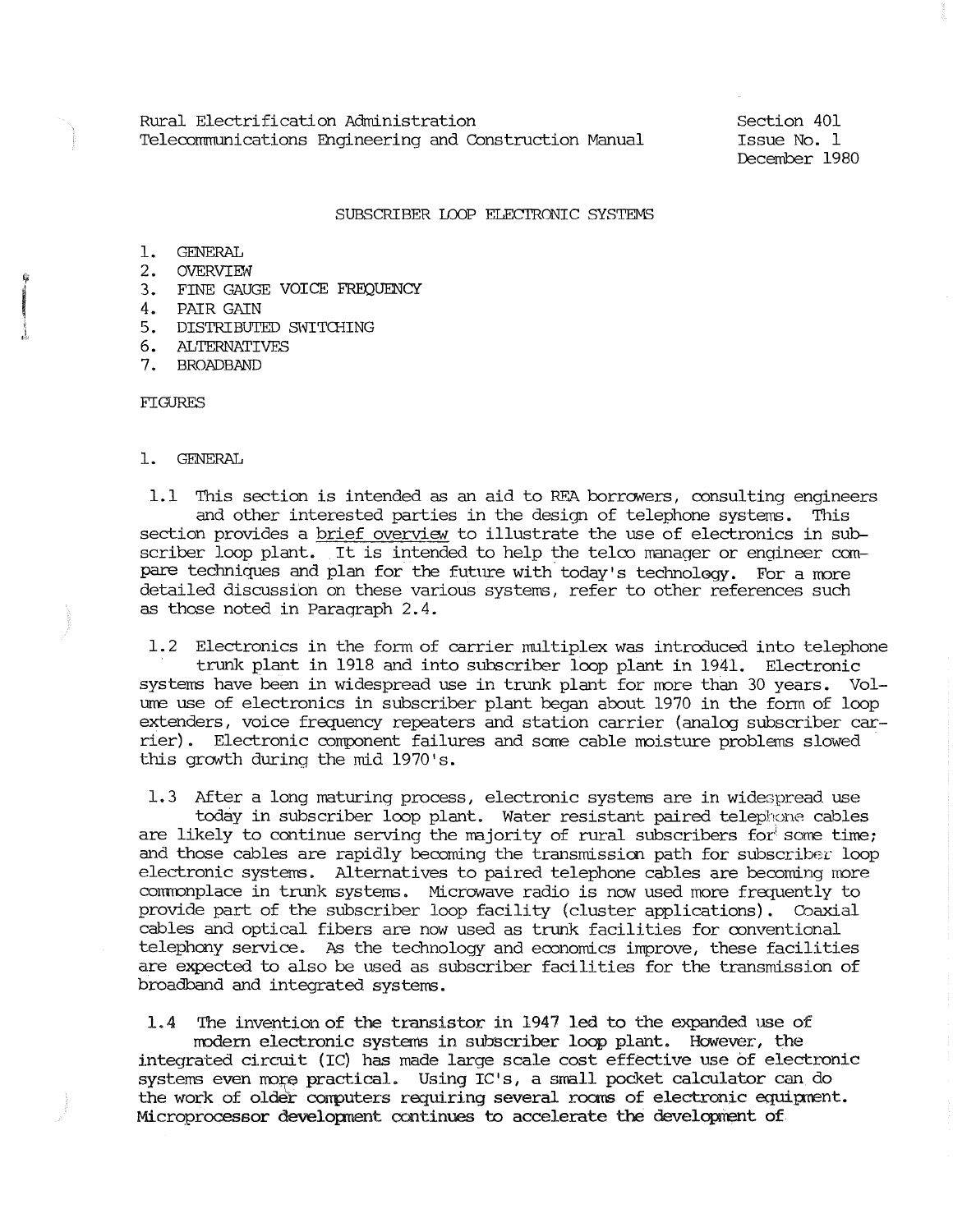subscriber loop systems in the form of digital central offices and remote switching terminals.

1.5 Pulse code modulation (PCM) principles were developed in 1937 by ITT in France. It was 1962 before the first commercial PCM trunk carrier was placed into service by the Bell System. Independent telephony manufacturers extended the use of PCM carrier into subscriber loop plant before 1970. PCM transmission techniques have now been extended into switching systems. Early Bell efforts were concentrated on digital toll switches, while the Independent manufacturers have concentrated on integrated Class 5 digital switches, remote switches and digital subscriber carrier. Advances in telephony often depend on ideas and technology breakthroughs fran very diverse groups. In the end, the scientist and manufacturer must satisfy the basic economic and practical needs of telephone managers and craftspersons for widespread success of electronics in subscriber loop plant

## 2. OVERVTEW

2 .1 There is a wide range of subscriber loop electronic systems used in rural telephony today. These systems have gained favor in loop plant as alternatives to providing coarse gauge cables, or a cable pair for each telephone subscriber. Growth in new technology is very dynamic. Newer systems utilizing the latest technology (sometimes experimental models constructed in the laboratory) lack the years of experience gained by older systems. Older systems have proven experience, but may lack the innovative features of new systems. The user must weigh new technology against experience in choosing electronic systems that may be in service for an extended period of time. Experience in closely related technologies might be a good substitute for direct experience so that the latest technology can be utilized without undue concern. REA encourages the use of new technology under field trial agreements.

2.2 This section will provide only a brief overview of subscriber loop electronic systems. It is separated into five categories. The first four address conventional telephony; the last addresses systems beyond conventional telephony.

2.2.1 Fine Gauge VF: This part discusses the use of electronic voice frequency transmission and signaling systems as applied to fine gauge cables.

2. 2. 2 Pair Gain: Pair gain systems include subscriber carrier, ooncentrators, or canbination carrier-ooncentrator systems. A pair gain system contains both central office and subscriber channels and lines. Pair gain systems are independent from the central office switching equipment.

2.2.3 Distributed switching: Distributed switching describes the integrated systems of central office switching and subscriber loop pair gain. In concept, portions of the central office are distributed into the loop plant in the form of remote switches, etc. Most of this development is digital; but integrated analog techniques (voice frequency interface) are being developed also. Digital subscriber carrier and concentrators might be defined as distributed switching if a direct digital interface to the host digital COE is provided.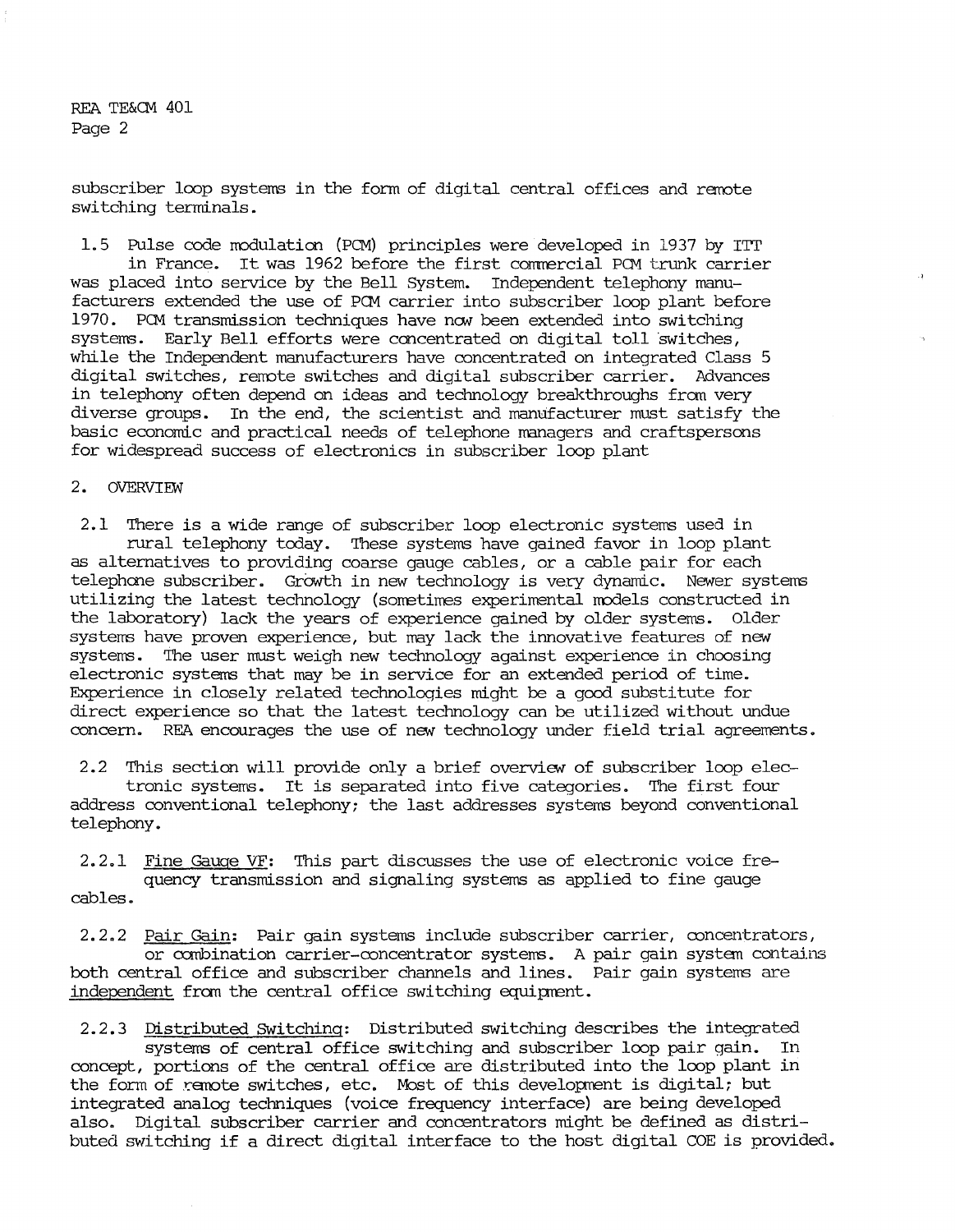2.2.4 Alternatives: This part describes alternatives to paired telephone cables as a transmission facility for narrowband services. The discussion includes radio (including satellites) coaxial cables and optical fibers.

2.2.5 Broadband: This part describes broadband systems and the conbination of broadband and narrowband (mnventional telephony) systems.

2.3 The conventional telephony systems and services discussed are plain old telephone service (PO'IS). Special services such as foreign exchange, data and telemetry are not discussed. These services generally require limited· bandwidth and can be applied over standard telephone voice circuits. In fact, many data and telemetry systems require only a fraction of a voice channel.

2. 4 References: This is an overview section, and only covers subscriber loop electronic systems in a limited manner. The following TE&CM references are noted for a more in-depth review of quidelines on system design, equipnent and application.

#### TE&CM Sections

200 Series on system design infornation; especially 230, 231 and 232 on serving area value engineering (SAVE).

300 Series on central office equipnent, subscriber line concentrators and loop extenders.

400 Series on voice frequency subscriber loop desiqn, voice frequency repeaters and transmission infornaticn; Section 470 covers switched special services and private branch exchange services.

900 Series on subscriber carrier systems, digital transmission systems, and radio systems.

2000 Series on broadband systems.

### 3. FINE GAUGE VOICE FREQUENCY

3.1 In the mid 1960's telephone systems moved toward the use of finer gauge cables. Rural systems began using techniques to increase the loop signaling range and boost the voice signals. Several techniques were developed in the laboratories and a small variety found application in rural telephone systems. At this time, there is wide use of loop extenders (to boost the battery supply voltage and extend the pulsing range) and voice frequency repeaters (to amplify the voice). These have become economical and practical fine gauge systems. Loop extenders and voice repeaters are supplied as separate units or as integrated units.

3.2 As illustrated in Figure 1A, loop extenders and voice frequency repeaters are often placed between the central office switching equipnent (outboard) and the main distribution frame (MDF) on a per line basis. With step type switching, loop extenders and repeaters have been integrated into the COE linefinder and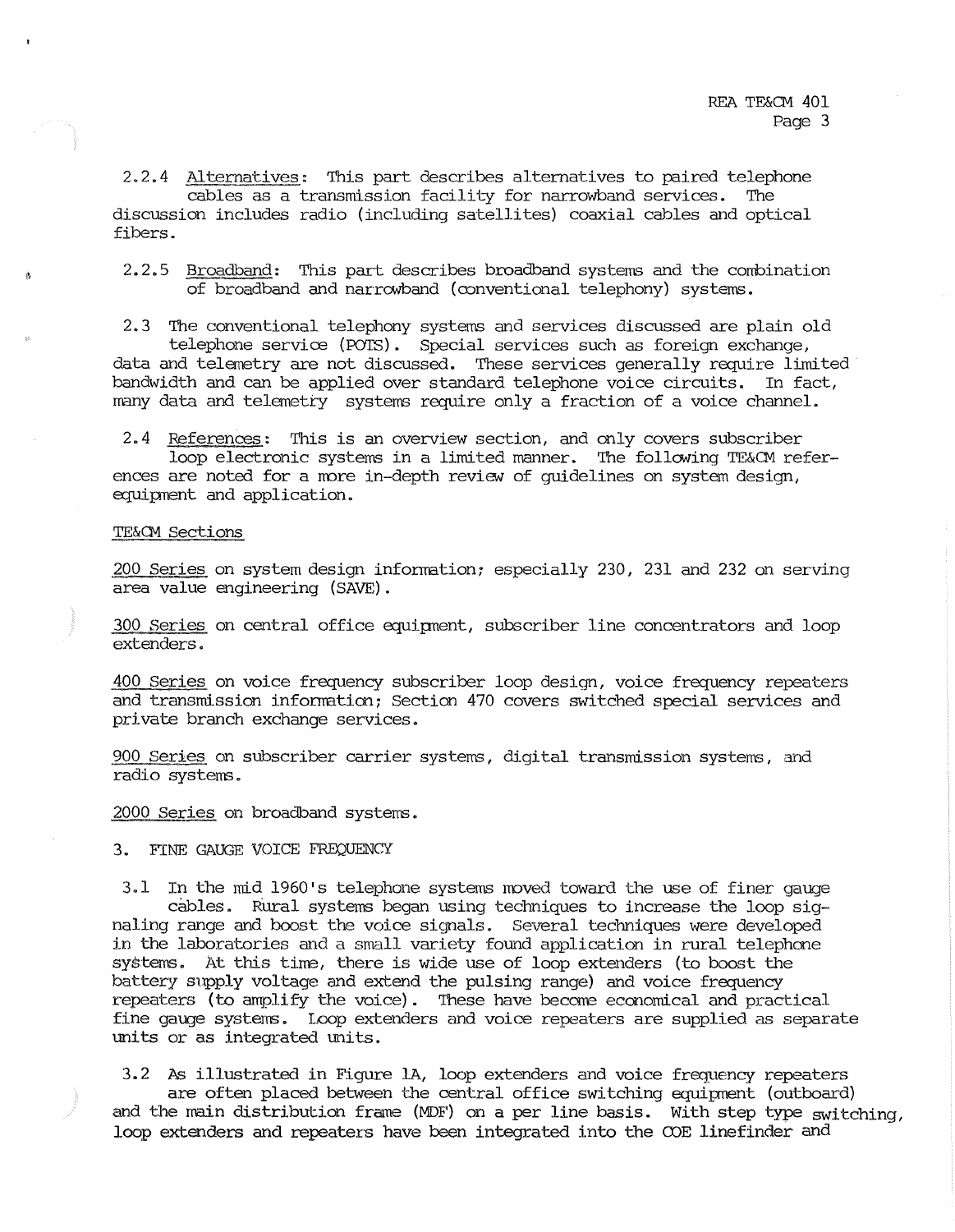connector circuits on a grouped basis, called "common mode" of operation. Only about 20 percent as many loop entenders and repeaters are required on this shared basis canpared to a per line basis. To date, comron mode has not been practical for common control COE, including digital equipment.

3.3 Loop extenders and repeaters can be used outboard of the COE with physical circuit concentrators. In a concentrator application, it is probable that loop extenders and repeaters can be applied on a trunk (concentrated) basis.

3.4 Loop extenders and repeaters are sorretimes used at locations distant from the basic COE. As illustrated in Figures 1B and 1C, loop extenders and repeaters may be used outboard of digital remote switching terminals or subscriber carrier. Application to subscriber carrier has generally been limited to higher density grouped systems such as a PCM subscriber carrier where 50 volt battery is used as the basic battery feed voltage and is available to power the loop extenders and repeaters.

3.5 A loop extender is basically a voltage boosting circuit. It is generally a floating (isolated) 50 volt de power supply placed in series with the normal.battery supply providing 100 volts total for dial and talk battery.

3.6 Automatic gain control (AGC) repeaters are slightly more costly than fixed gain repeaters. AGC repeaters are preferred by some telcos, and are often considered more economical when administrative and operational costs are included.

3.7 Advantages: Low initial costs, low annual maintenance, and less skilled craftspersons required are the key advantages of loop extenders and repeaters over other types of electronics. Loop extenders and repeaters can be econanically installed in small or large quantities. It is often advantageous to install good basic cable facilities in reasonable quantities initially, and to grow with pair gain electronics later. In planning for this conversion to pair gain later, cable gauge economics should consider both the initial voice frequency application and later possible carrier application.

3.8 Disadvantages: From a practical standpoint, fine gauge voice frequency design is distance limited. Some limiting factors are potential noise problems and high individual pair cost for each subscriber at long distances. Field mounted repeaters might be considered in small quantities; when larqe quantities are required, consider the economics, maintenance and transmission performance of alternate methods. An additional secondary consideration is that use of fine gauge small cables could result in higher maintenance costs in areas with high lightning exposure and high ground resistance.

# 4. PAIR GAIN

4.1 Pair gain systems utilize a conventional telephone cable pair to provide more than one subscriber circuit. Pair gain systems contain central office and subscriber channels and lines; and are independent (outboard) of the central office switching equipnent. Central office interface considerations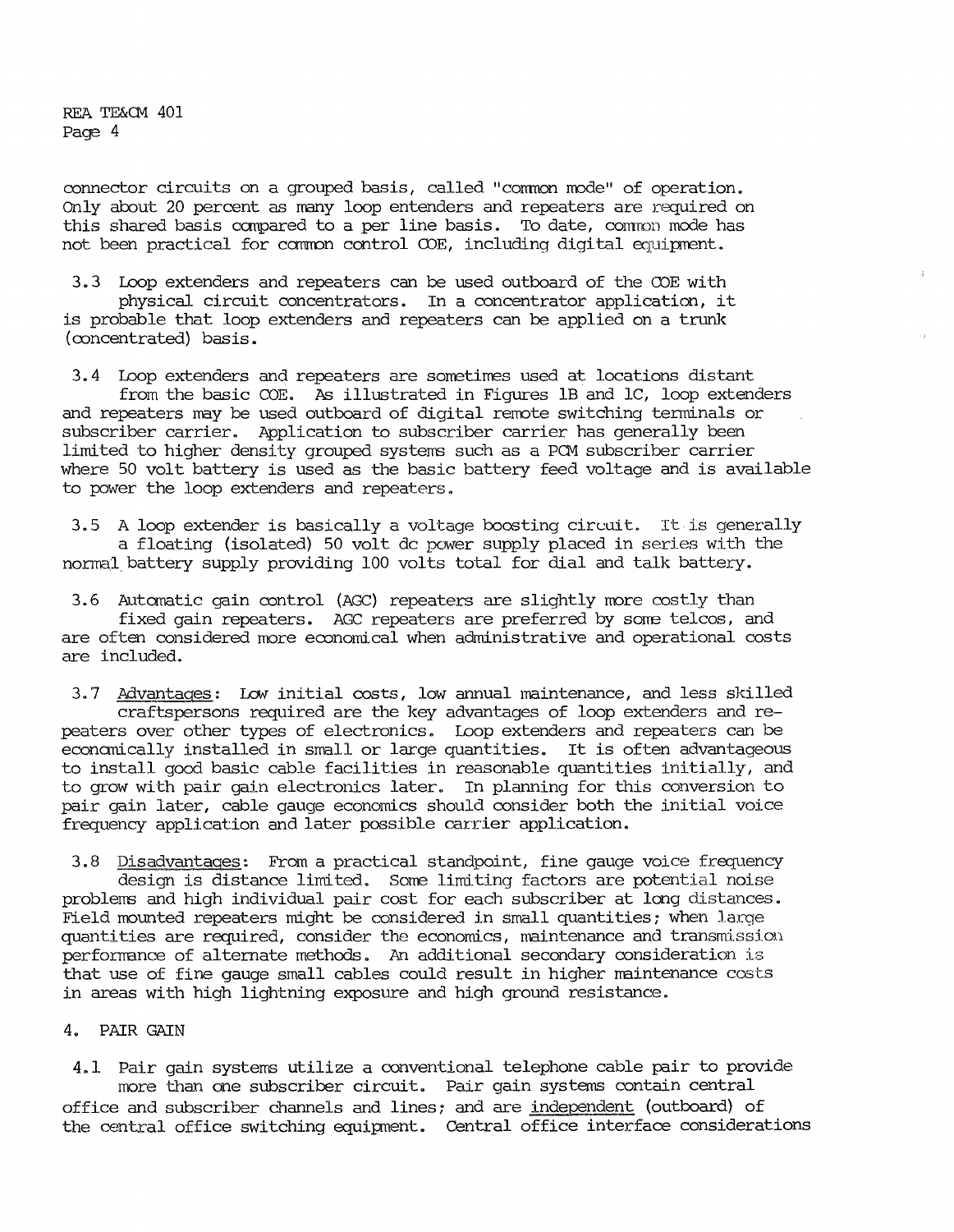are usually minimal. Pair gain systems include subscriber carrier, concentrators, or conbination carrier-concentrator systems.

4.1.1 The most widely used pair gain equipment in use today is station carrier. PCM subscriber carrier is fast gaining acceptance also. Concentrators and carrier-concentrator ccmbinations are beginning to gain in use, and show promise of much increased use in the future. Station carrier is designed to eliminate the need for installation and maintenance adjustments for voice frequency loss, signaling, carrier levels and equalization. Except for a minor adjustment for voice frequency loss at installation, PCM subscriber carrier is also designed to eliminate installation and naintenance adjustments.

4.2 Station carrier is available in single channel and multichannel systems and arranged in distributed (individual channels) and grouped housings. The distributed multichannel station carrier is in predominant use by REA borrowers in rural areas. This type makes maximum use of existing cable facilities; including srrall distribution cables. Distributed one channel station carrier is also in frequent use by rural telcos, but in smaller quantities. Grouped applications of single and multichannel station carrier are becoming more popular. Where distribution facilities are available from a camron field location (i.e., SAVE designs), grouped application is more economical to install and maintain. One channel systems provide one party ringing and multichannel systems provide one party and multiparty ringing. Station carrier repeaters and subscriber terminals are generally powered over the carrier system cable pairs. This limits the power available at the subscriber terminal, and generally imposes strict limits on the maximmn number of ringers served by a channel. Figure 2 illustrates the application of station carrier.

4.2.1 One Channel Station Carrier is an add-on or second line type of subscriber carrier. It is applied to a physical circuit to derive two circuits over one cable pair. Distributed one channel carrier is seldom planned into a telephone system; it is used primarily for cable relief as the need occurs. The central office end may be installed in quantities of one or several shelves at a time; but subscriber channels are usually installed on an as-need basis. One channel systems provide one party service using straight line ringers (not frequency selective). Subscriber channels are arranged for grouped or distributed housing applications. Grouped housings provide for about 20 to 50 channels with subscriber cable drops limited to about 200 ohms from that location. Distributed (one channel per housing) types are designed for inside and outside applications. The facility drop limits are generally about 25 ohms for inside mounted types and about 200 ohms for outside mounted types.

4.2.2 Multichannel Station carrier systems provide for 6 to 13 channels over one cable pair. Multichannel types are arranged as grouped and distributea systems. Distributed station carrier has been widely used because it makes maximum utilization of existing cable plant. The subscriber terminals of a system are individually located near the subscriber served. This minimizes the need for distribution cable pairs to reduce or eliminate the need for feeder and distribution cable reinforcement. The current trend seems to be toward increased use of grouped systems. Grouped equipment costs are lower and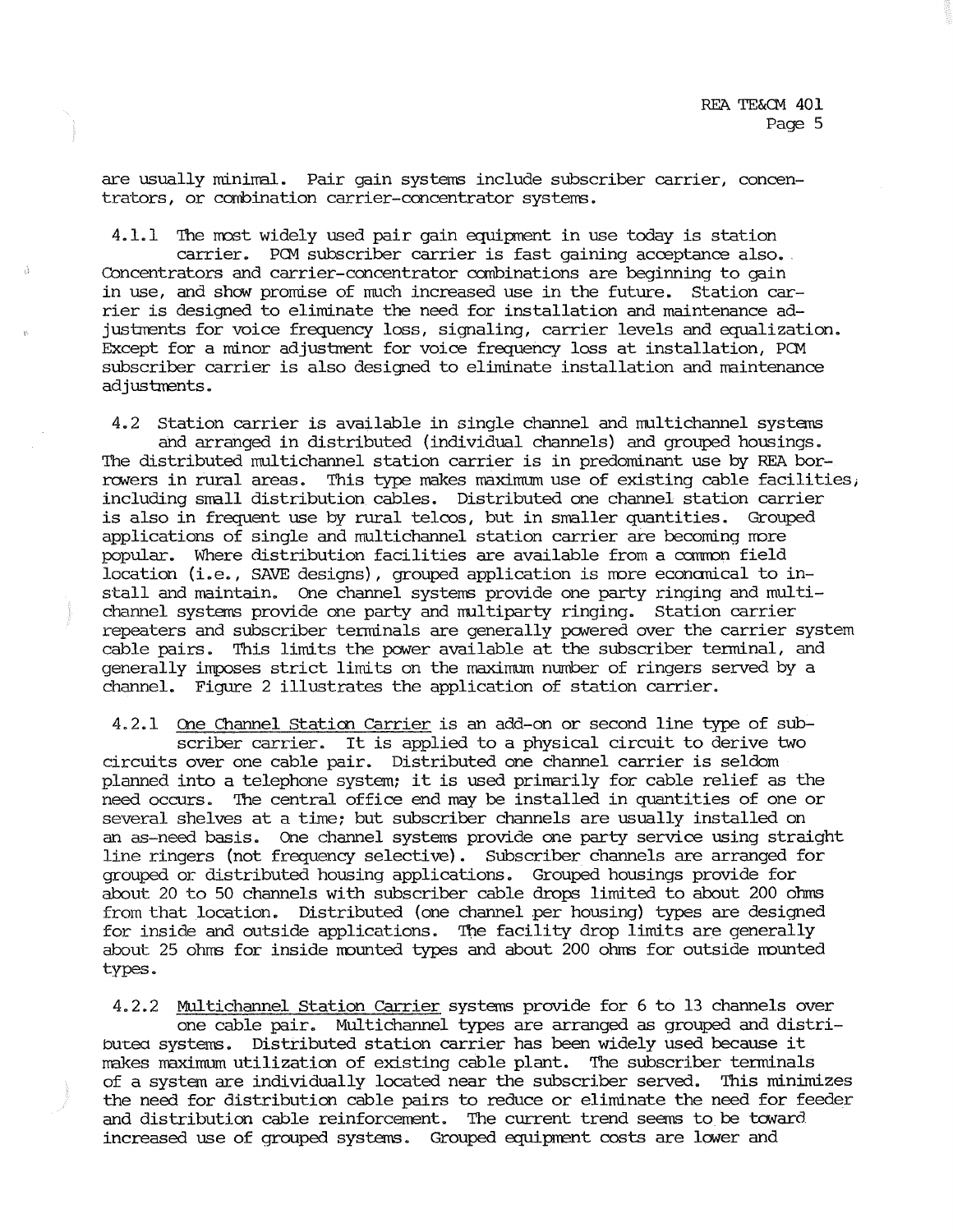maintenance is somewhat easier with all channels of a system at one location. One party and multiparty systems are available. Multiparty ringing systems generally serve up to four subscribers per channel using frequency selective ringers. Systems designed for one party ringing generally require the use of straight line ringers.

4. 3 PCM SUbscriber Carrier in general use are 24 channel systems over a Tl span line requiring two cable pairs for each system. PCM subscriber carrier is generally set at 2 dB loss, allowing 6 dB for the drop from the subscriber to the carrier subscriber terminal. For loaded cable, this equates to about 1300 ohms loop resistance. This can be extended by using loop extenders and voice frequency repeaters at the subscriber tenninal, or by other methods of providing at least 20 mA de and not rrore than 8 dB lass to the subscriber.

4.3.1 AC power is generally required at the subscriber terminal to achieve adequate service over the necessary design limits. Within limits, it is possible to distribute PCM channels along a route with one or few channels at each location, and to power the subscriber terminal over the carrier system pairs. For longer systems, economics and available power for conventional telephone sets are major obstacles. Reinsertion of power at strategic field locations can be a partial solution. Innovations in powering PCM subscriber carrier over the span line cable pairs are currently under consideration by carrier manufacturers.

4.3.2 Pole mounted or concrete pad mounted housings are available for one or two systems. Larger applications utilize larger housings, walk in huts or small buildings. The subscriber terminal housings may contain automatically controlled vents, small fans or heater strips to minimize the extreme range of the outside environment. There are economic trade-offs between environmental control of housings and equipment design to operate in a more harsh environment.

4.4 Subscriber Line Concentrators are used to reduce outside plant cable pair requirements. Concentrators are similar to grouped subscriber carrier in that feeder cable pair requirements are reduced, but distribution pair requirements fran the subscriber terminal are not affected. Concentrators in current use range in size fran 24 lines to 128 lines, or greater. The ratio of lines to trunks vary with equipment type, but is generally in the order of 4 to 1. Trunk access by subscriber lines may vary from as few as 4 trunks per line to full access of trunks. Concentrators may offer intra calling to further improve traffic handling. 'Iwo idle trunks may be required briefly to set up an intra call; also, one or two idle trunks may be required for operator verification. In considering intra call, review the cost and capability of each type of equipment to be considered. Depending on the concentrator equipment, trunks may be provided by physical cable pairs, PCM subscriber carrier or station carrier. Power to the concentrator subscriber terminal is sometimes provided over the physical cable trunks; but most systems utilize comnercial AC power at the subscriber terminal. With some exceptions, subscriber loop limits are generally imposed by the central office for physical trunks, and by the carrier for carrier derived trunks.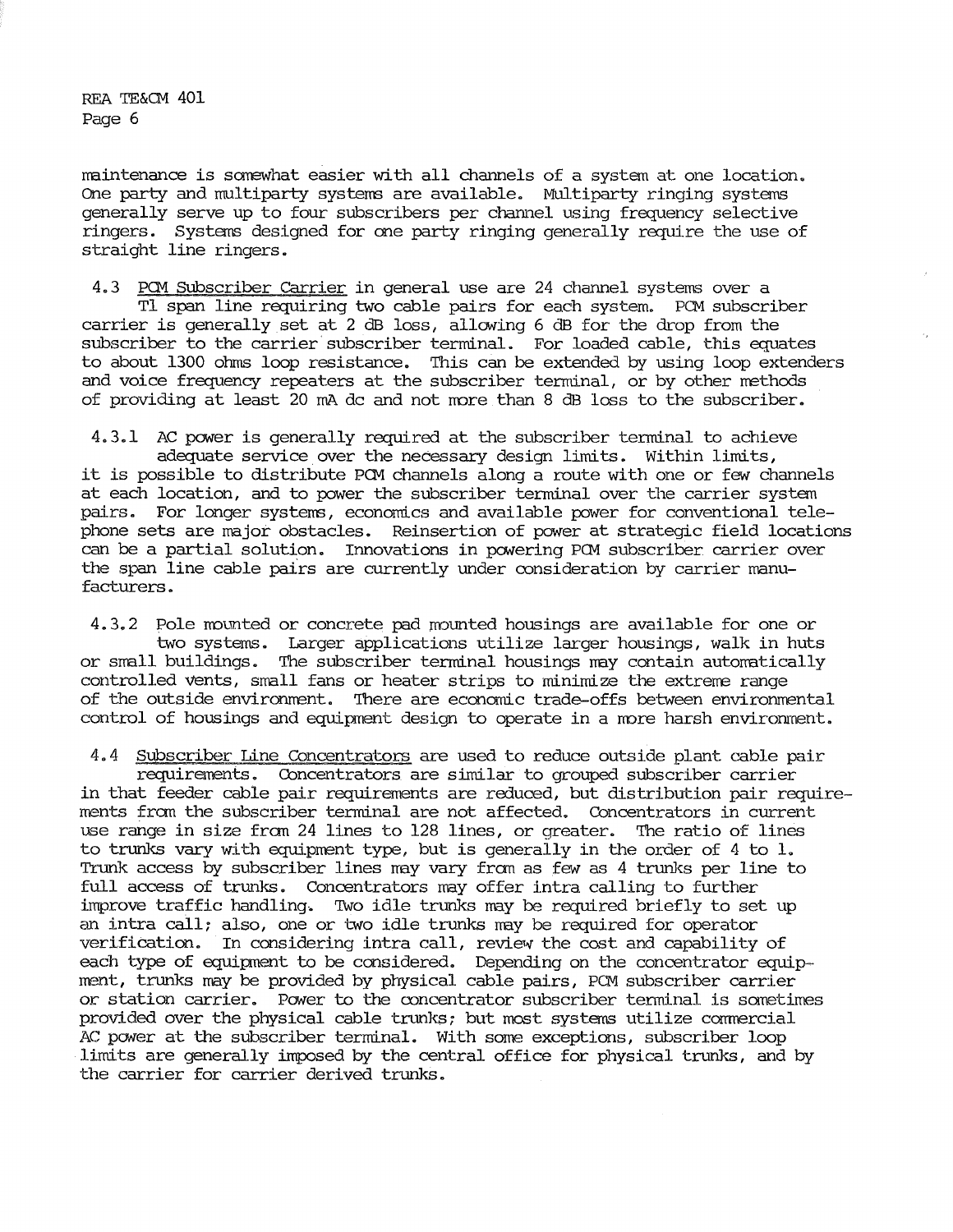4. 5 Carrier-Concentrator Systems: The subscriber carrier and line concentrator are sometimes combined into an integrated system. Functionally, the canbined systems are similar to separate carrier and concentrator systems. Integration can lead to reductions in cost, size and power requirements. Most integrated systems utilize PCM carrier; however, at least one integrated system uses analog station carrier.

4.6 Advantages: As a group, the major advantage of pair gain systems over fine gauge vf, distributed switching and alternative systems (as described in Paragraphs 6 and 7) is flexibility. The advantage over fine gauge vf is flexibility in growth with lower initial investment and less idle cable plant. The advantage over distributed switching is that pair gain systems are outboard of the COE and are flexible in that pair gain can be relocated from one OOE type to another. Pair gain systems can generally be added in smaller cost increrrents than distributed switching or alternative systems. As a general rule, pair gain systems are less costly and less complex than distributed switching and alternative systems at this time. However, overall system costs ate in a dynamic state; and each application should be canpared separately.

4.6.1 Station Carrier Advantages: Distributed station carrier is attractive where small cables would require reinforcement with additional small cables. Low' subscriber density along a cable route also seems to be a key factor. Where the density is less than about three subscribers per mile, and where little or no cable reinforcement would be necessary, distributed station carrier has a good probability of being the econanical solution. As the density increases, it becomes more attractive to use a grouped type of system (carrier or concentrator). Scattered pockets of growth beyond about four miles become good candidates for grouped station carrier where little or no cable reinforcement is required. Station carrier does not generally require commercial ac power for the subscriber terminal. Grouped station carrier can have advantages over higher density PCM carrier or concentrator systems by terminating the channels at frequent intervals to relieve feeder cable pairs for subscriber distribution. Low' frequency analog station carrier is more "forgiving" of minor plant problems than higher frequency pulse systems such as PCM subscriber carrier.

4.6.2 PCM Subscriber Carrier Mvantages: PCM subscriber carrier becanes attractive in higher density applications. Key factors are existing feeder cables of moderate size (preferably filled core), large clusters of subscribers several miles fran the central office, and longer distribution cables. PCM subscriber carrier offers a large variety of· services and special features. The basic design of PCM carrier lends itself to automatic system nonitoring and transfer, reducing subscriber down time. Channel bandwidth, system impulse noise perforrrance and PCM encoding give PCM systems better data handling capability. PCM subscriber carrier can provide sorre of the emerging digital services without being integrated into the digital switching system.

4.6.3 Subscriber Line Concentrator Advantages: Subscriber line concentrators are generally direct competitors for PCM subscriber carrier and distributed switching. Utilizing physical cable trunks, no special cable perfonn- ance requirements are imposed on concentrators as compared to carrier. Also,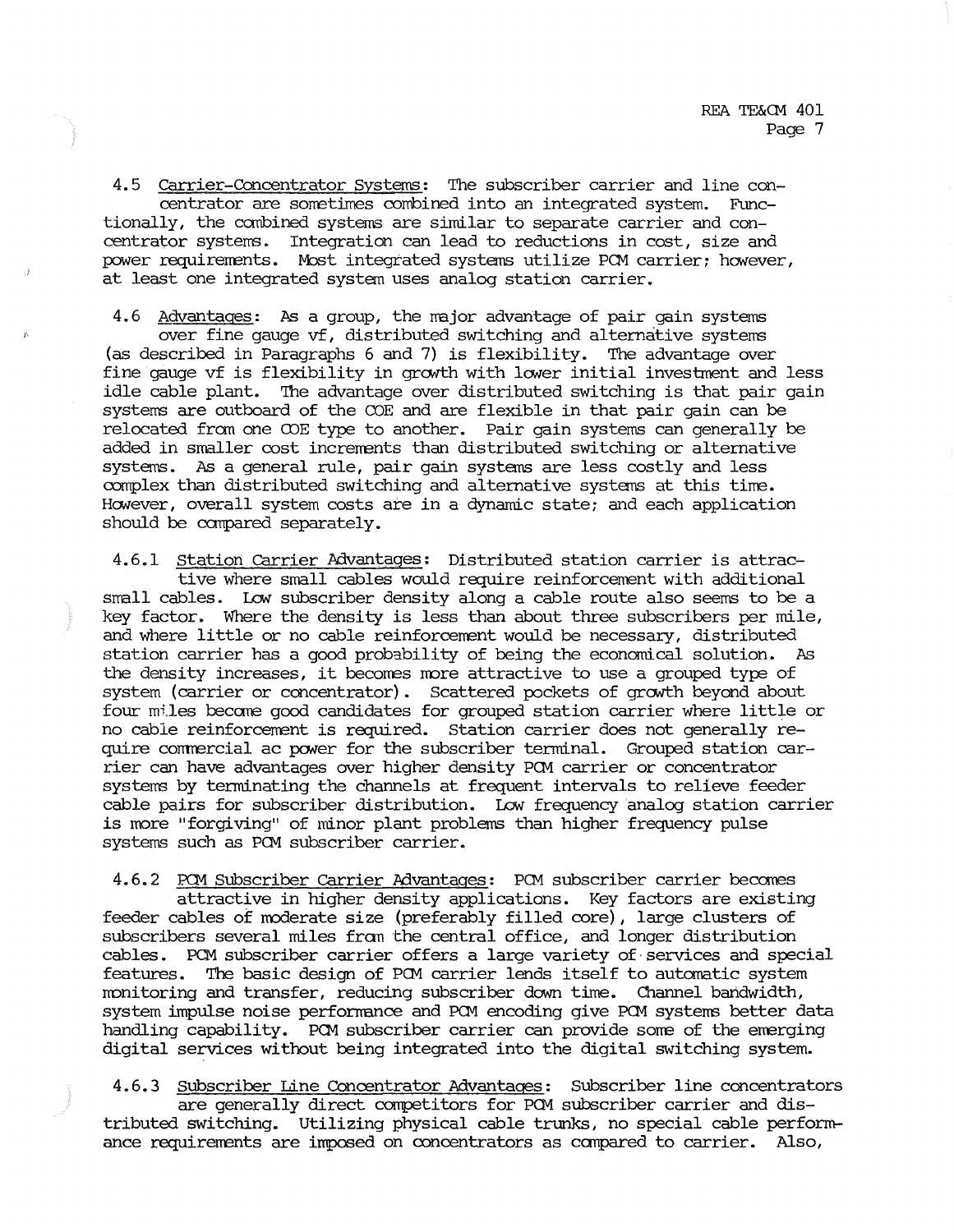some types of concentrators can provide power for the subscriber terminal over the physical trunk cable pairs. Concentrators applied with carrier trunks can be used in lieu of small central offices or remotes; and have the advantage of being outboard of the switching system. The same applies to integrated carrier-concentrator systems.

4. 7 Disadvantages: As a group, the major disadvantage of pair gain systems is cost. Cable is generally more economical than pair gain systems. Pair gain systems add a degree of corrplexity; and require a slightly higher level craftsperson with some specialized training to maintain the systems. Pai1 gain requires added equipment which increases the overall failure rate. The subscriber trouble index for pair gain systems can be higher or lower than physical circuits depending on such things as system alarms and application.

## 5. DISTRIBUTED SWITCHING

5.1 Distributed switching is an emerging technology with great potential for providing a wide range of telecommunications services at reasonable costs. The functions of central office switching and subscriber loop pair gain can be integrated, contructed in hardware and software modules, and distributed at multiple service locations. The most notable example of distributed switching in service today are host and remote digital central office equipment. In concept, portions of the host central office are distributed into the loop plant in the form of remote switching terminals (RST). The RST can generally provide all of the services available at the host but the RST is usually dependent on the host for instructions.

5.1.'l Figure 3A is an illustration of a host Class 5 digital COE and several RST' s. The host and RST' s are directly connected on a digital basis, usually with Tl span lines. Local switching of subscribers is provided at each RST. However, each RST is usually a "slave" of the host COE. If the data link between the host and RST is cut, service cannot be provided at the RST. There is some work in progress to enhance the slave RST. This is discussed in a later paragraph.

5.1·.2 A typical RST is usually arranged in building blocks of 250 to 350 lines each. Each group of 250 to 350 lines generally requires two Tl span lines. This results in a line to trunk ratio of somewhere between 250 to 48 and 350 to 48.' Calls between an RST and host COE, or between. separate RST' s are encoded once and decoded once. All signals between these units remain in a digital fonnat. The host COE does not require line equipment for subscribers served by the RST. There are large potential savings in this switching area. In comparison to a carrier - concentrator, the savings in transmission equipment is small; while channel banks can be eliminaled, direct digital interfaces (Tl span line buffers) to the COE partially offset these savings.

5.1.3 Digital COE manufacturers are considering several alternatives for serving small groups of subscribers on a direct digital interface basis. One method is to distribute a 250 to 350 line group of a COE at multiple RST locations. The RST' s would share two span lines and each would terminate a portion of the 250 to 350 lines. An example of a distributed RST is shown in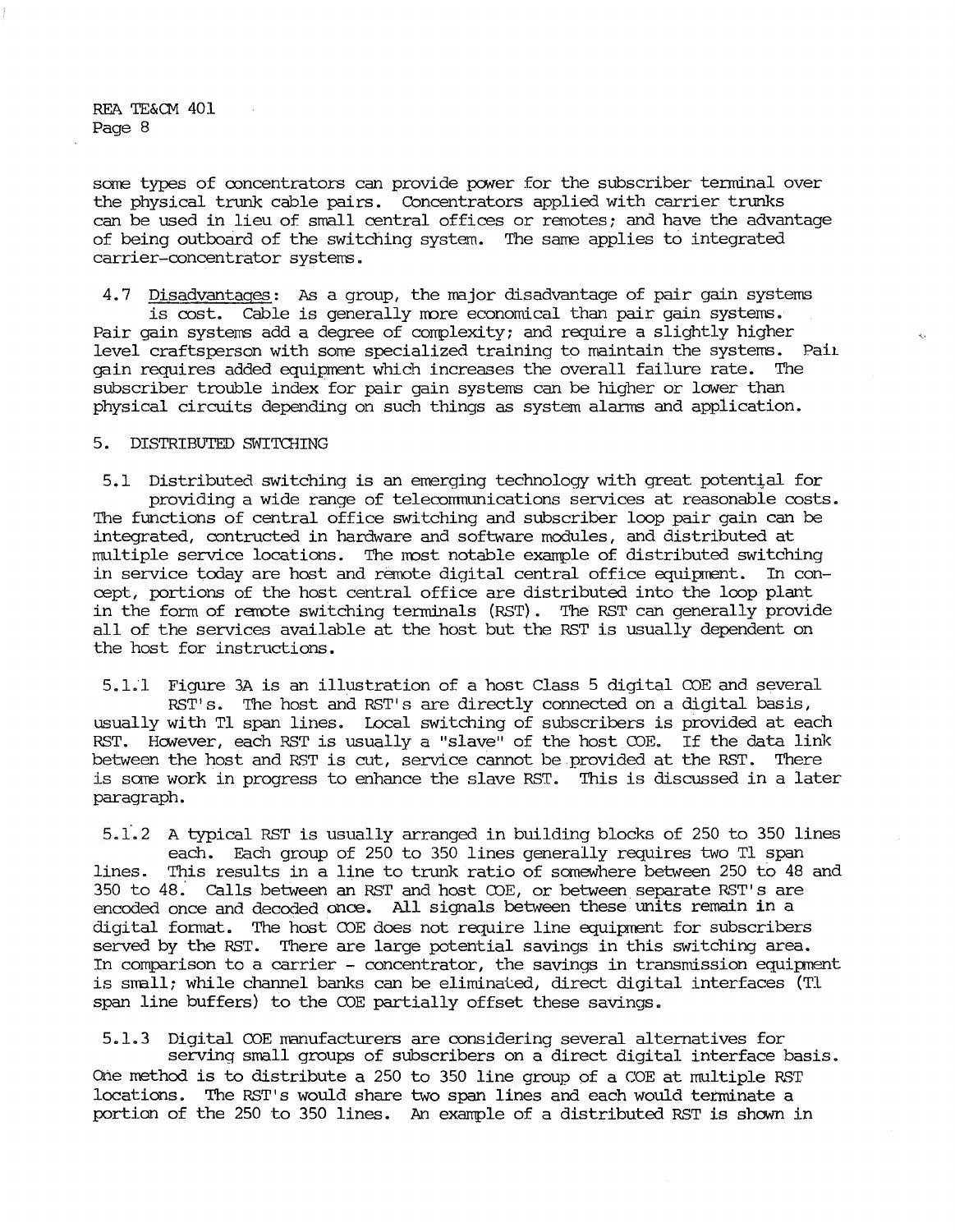Figure 3B. Another method is to utilize subscriber terminals of PCM subscriber carrier and interface the COE on a direct digital basis (omit channel bank at CO). One manufacturer also plans to interface PCM subscriber carrier into the RST as well as the COE. Figure 3C describes this arrangement.

5.2 While most of the current work in distributed switching utilizes

digital switching and transmission techniques, analog techniques are also being explored. There is no standardization of signaling and control functions for subscriber loop electronics systems. Without standardization, digital subscriber systems of one manufacturer cannot be integrated into host digital central offices of another manufacturer.

5.3 Enhancement of slave RST's with such features as "stand alone" (even for plain old telephone service) adds to the complexity and costs. Such enhanced renotes may approach the cost of a Class 5 central office. Some work is also in progress to design very small Class 5 central offices in lieu of slave RST' s. The small Class 5 may be able to share the same office number code with other Class 5 offices.

5.4 Some design work is also in progress to provide remote switches for step and crossbar (analog) central offices. These systems could extend the service life of existing central offices, and to some degree can be an alternative to the use of digital distributed switching systems. There are at least two justifications for considering analog distributed switching. They are (a) to extend the life of undepreciated central office equipment; and (b) because there is no standardization of digital subscriber systems.

5.5 Advantages: Since distributed switching is an emerging technology, advantages and disadvantages are in reality potential advantages and disadvantages. The potential advantages are many. The major advantage is economics. Distributed switching has the potential for large telephone systen savings. By using distributed switching, there can be savings in COE, transmission and outside plant. As these systems further emerge, and as the demand for telecarmunications grows, techniques such as distributed switching offer addition savings potential (i.e. , data or other services) . Digital distributed switching offers transmission advantages also. The voice frequency can be encoded at or near the subscribers' locations and be almost immune to transmission degradation.

5.6 Disadvantages: The mjor disadvantage is also economics. Present digital distributed switching systems require a major new investment. As with any emerging technology, it is difficult to estimate the service life of hardware and especially software. Lack of standardization may reduce the service life of digital hardware and software, especially early systens.

## 6. ALTERNATIVES

6.1 This refers to transmission facilities which can be used as alternatives to paired telephcne cables to provide narrawband subscriber service. Alternatives include radio, coaxial cables and optical fibers. Some of these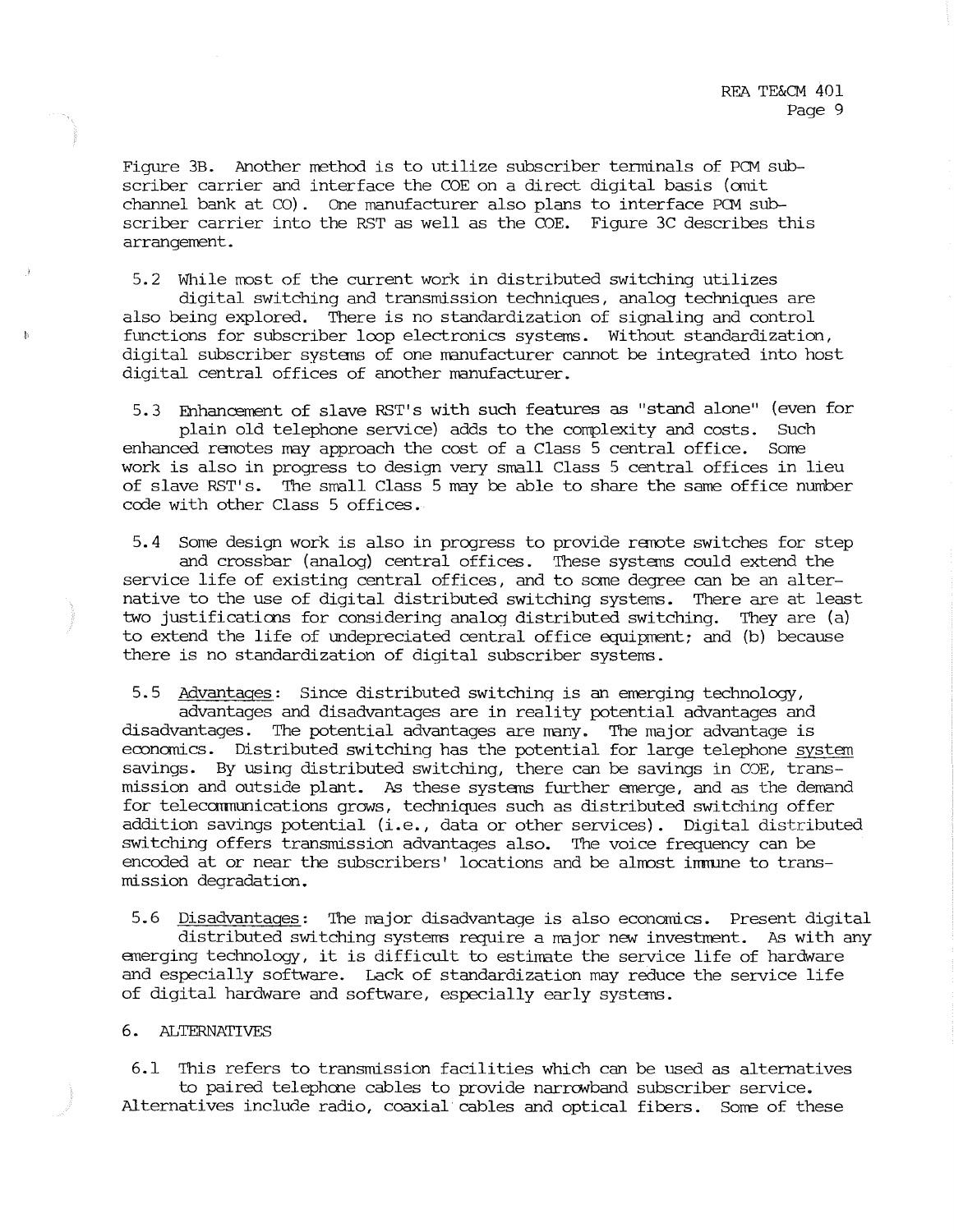alternatives are in wide use for trunk service, but have been in limited use for subscriber service. The reason is economics; these alternatives are generally economical only in large circuit quantities in point-to-point applications. However, nav technology could improve the economic outlook for alternatives in subscriber loop plant.

6.1.1 Subscriber **loop** alternative facilities include lOW" and high density radio (including satellites), coaxial cables and optical fibers. Due to the limited use **in** subscriber telephone service, coaxial cables and optical fibers are considered emerging technology. Radio is sometimes used in subscriber telephone service, but economics often limits the use of radio to cover special circumstances.

 $\frac{1}{3}$  ,

6. 2 Radio: Various types and applications of radio have been used in subscriber service when conventional telephone facilities were not practical. The radio may contain integrated carrier channels or concentrators, or may be the base facility for application of other transmission or switching systems. Subscriber radio links may serve only one, or very few subscribers in isolated areas. Microwave radio is sometimes used to serve larger clusters of subscribers as econanics and other circumstances warrant. The use of digital transmission and switching systems may improve the economics of radio in subscriber service. In some areas such as Alaska, radio (terrestrial or satellite) nay be the only practical method of serving isolated clusters of subscribers.

6.2.1 Perhaps the most promising economical use of radio for rural subscriber applications is for a medium density (96 or more channels) digital link between two locations. For the purpose of this discussion, a digital radio can be considered (a) a digital radio where DSl signals (i.e., Tl span lines) are directly applied to the radio baseband; or (b) where DSl signals are multiplexed and applied in a suitable form to an analog radio. As illustrated in Figure 4A, the subscriber channels can be terminated at one or more locations by extension over standard Tl span lines or other digital transmission links. Digital radio can be used to provide a transmission link in lieu of paired cables; can be used to provide additional capacity along an established subscriber route; or can be used as an alternate path between a digital host central office and an RST.

6.2.2 Figure 4B illustrates the use of a radio concentrator to serve more isolated subscribers. Up to eight radio channels can be used to serve as many as 30 or nore subscribers by sharing the radio channels. Figure 4C illustrates the use of a mobile telephone system to primarily serve mobile (vehicle) subscribers. Paging service can be added to this system to generate additional revenue. If the circumstances warrant, an occasional fixed subscriber can be added to the mobile telephone system.

6.3 Coaxial Cable: Coaxial cable has been in very limited use in subscriber telephone (narrowband) service. Coaxial cable is an excellent transmission medium for both analog and digital systems. However, coaxial cable systems are generally economical for narrowband services only where high circuit capacity is required. Coaxial cables show more promise as a broadband subscriber service facility.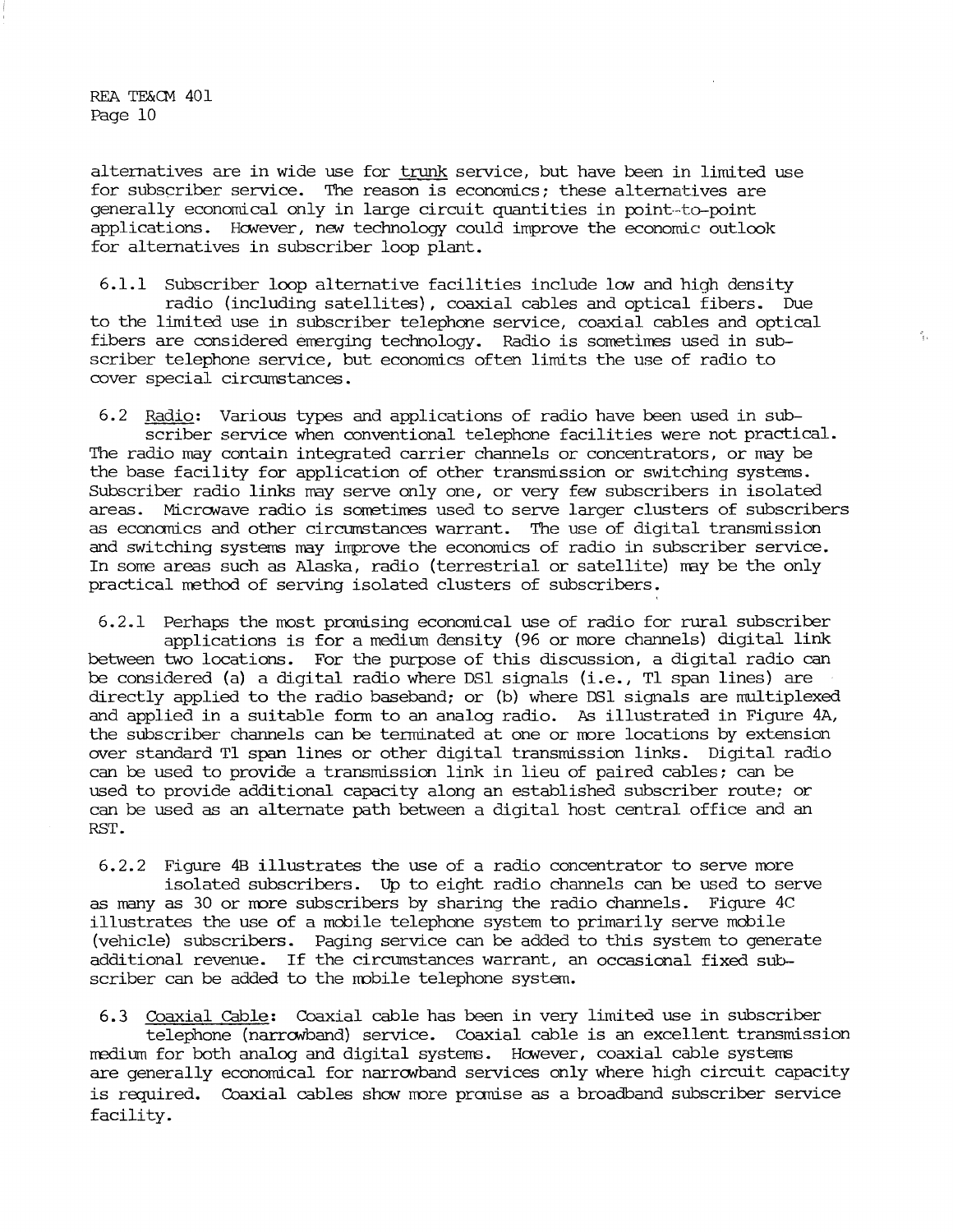6.4 Optical Fibers: The emerging technology of optical fiber systems is growing at a rapid rate. Optical fibers provide an excellent transmission medium for digital systems. Where high telephone circuit capacity is required, optical fiber systems are currently cost canpetitive (i.e., high density trunk applications). The economics of fiber systems is expected to continue to improve for several years. Analog transmission over optical fibers is not econcmically practical at this time. Except for special applications and experimental systems, optical fibers are expected to be used primarily for digital transmission in high density trunk applications for the next several years.

6.5 Advantages: Alternative facilities are generally high quality and reliable systems. They can be used in applications where other techniques are not practical. Alternative facilities can be an interim step toward broadband services. Sometimes, there is no difference between alternative narrowband facilities and broadband facilities. The difference may only be application and services. However, some facilities may be economical for one service (narrowband or broadband), but not for the other.

6.6 Disadvantages: At this time, alternative facilities are generally not economical for conventional subscriber telephone service. This could change with technology breakthroughs.

# 7. BROADBAND

7.1 While most telephone services can be transmitted over narrowband facilities and systems, wideband or broadband facilities and systems are required for services such as cable television (CATV). Broadband in rural areas is basically emerging technology. CATV systems have been in service for years, but have made very limited penetration in rural areas. REA pioneered and continues to pursue the concept of providing total telecanmunications to rural areas using a broadband facility. Broadband services are now gaining attention in rural areas. This should help to focus attention on the design of broadband systems especially for rural areas. Improved technology and system costs should follow.

7. 2 Broadband services and systems are under continual review at this time. The potential is great, but the cost is high. Existing hardware must be used initially and adapted for rural area distribution. Cost may necessarily limit the service area at this time. System cost reductions and expanded service areas can be achieved with volume use and experience.

7. 3 Broadband systems and applications should be considered for CA'IV alone, and CATV in combination with conventional telephone services, and a wide

range of data, telemetry and other special services. One way and two way capabilities and economics should be reviewed. Planning is important. Economics may force a canpromise on the initial system design; but it may be possible to engineer a basic initial system that can easily be expanded at moderate costs and minimum service interruptions. Refer to the 2000 Series of TE&CM for more information on broadband systems.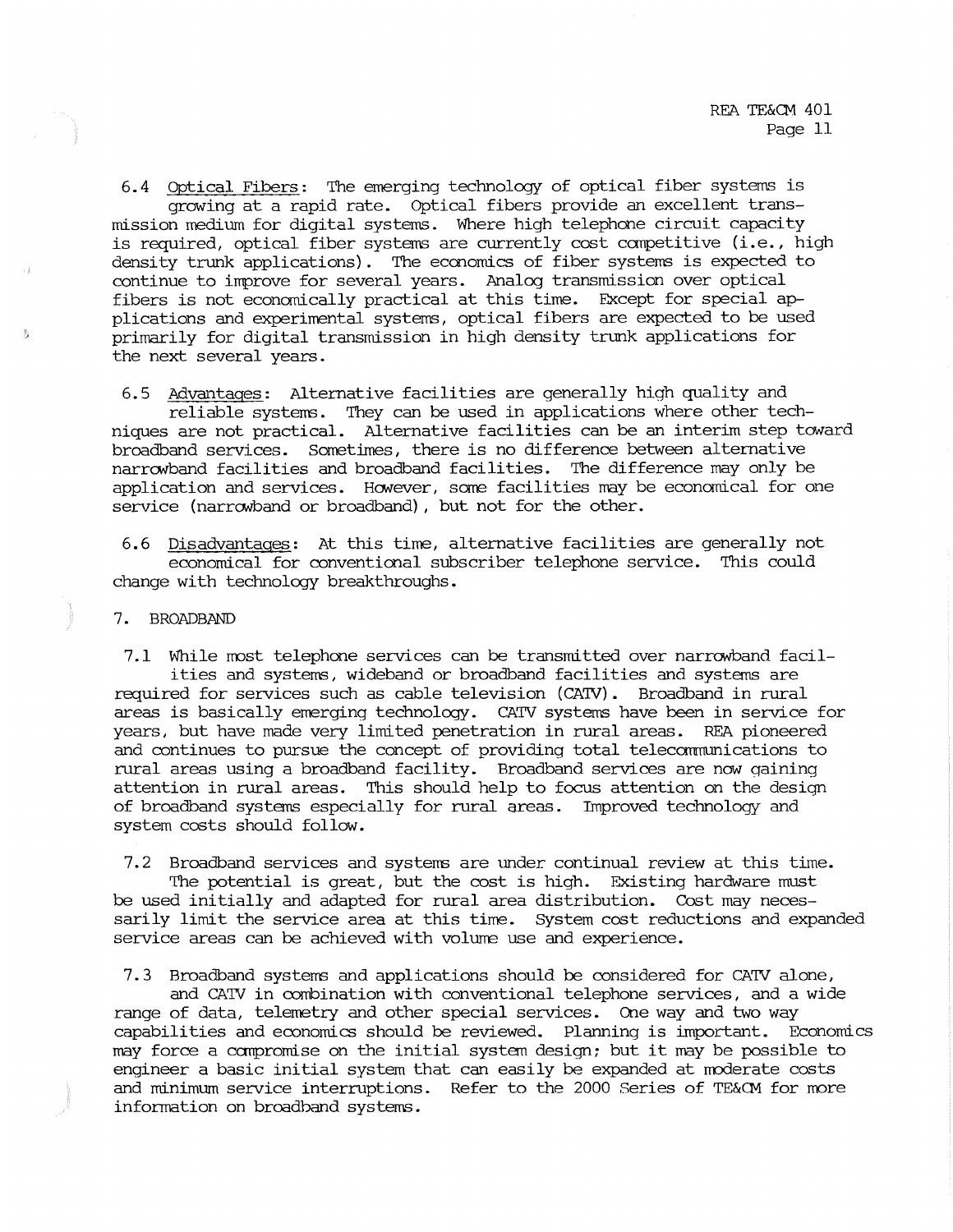FIGURE 1 FINE GAUGE VF ELECTRONICS

A. LE and VFR at COE Location



LE and VFR may be used outboard of COE on an individual line basis, with concentrators, or on a common mode basis within the COE.

### B. LE and VFR at RST Location



C. LE and VFR at SC Location



NOTES: LE *=* loop extender VFR = voice frequency repeater *COE=* central office equipment RST = remote switching unit  $SC =$  subscriber carrier<br> $S =$  subscriber  $=$  subscriber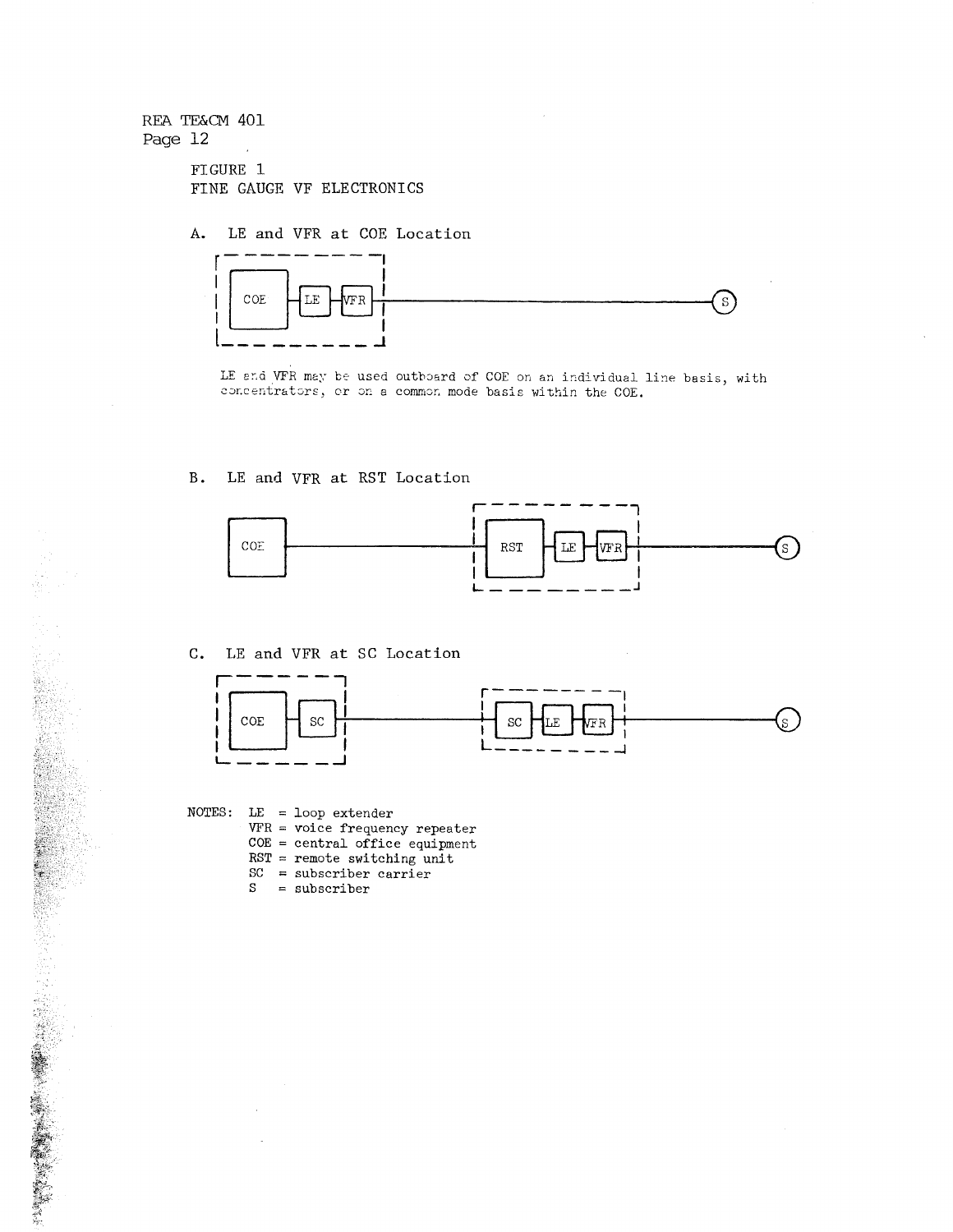FIGURE 2 PAIR GAIN SYSTEMS

i.<br>F

### A. Distributed Multichannel Station Carrier



B. Grouped Multichannel Station Carrier







• Continued next page-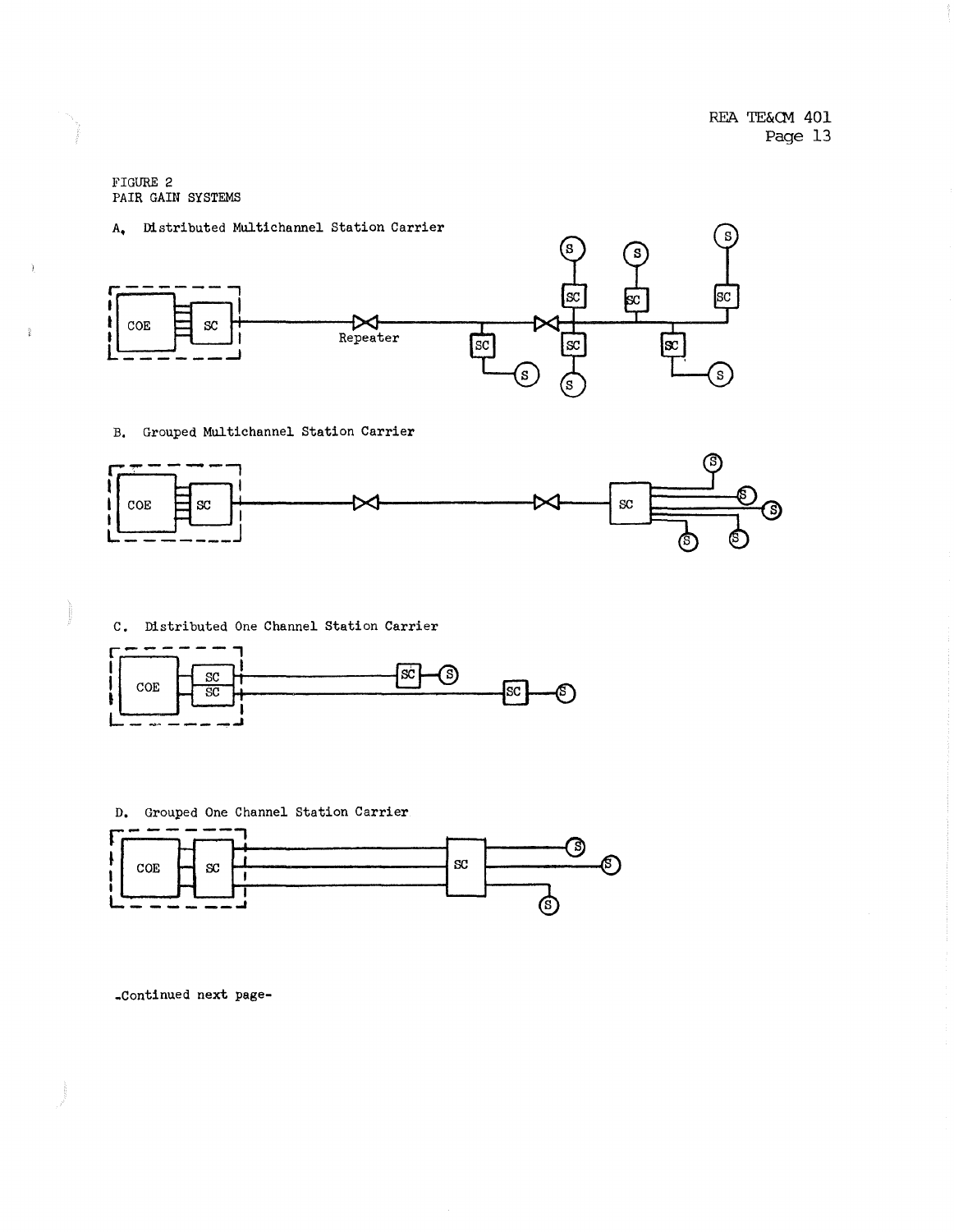```
FIGURE 2 
PAIR GAIN SYSTEMS - CONTINUED
```


F. Subscriber Line Concentrators



NOTES: COE = central office equipment  $SC =$  subscriber carrie  $S =$  subscriber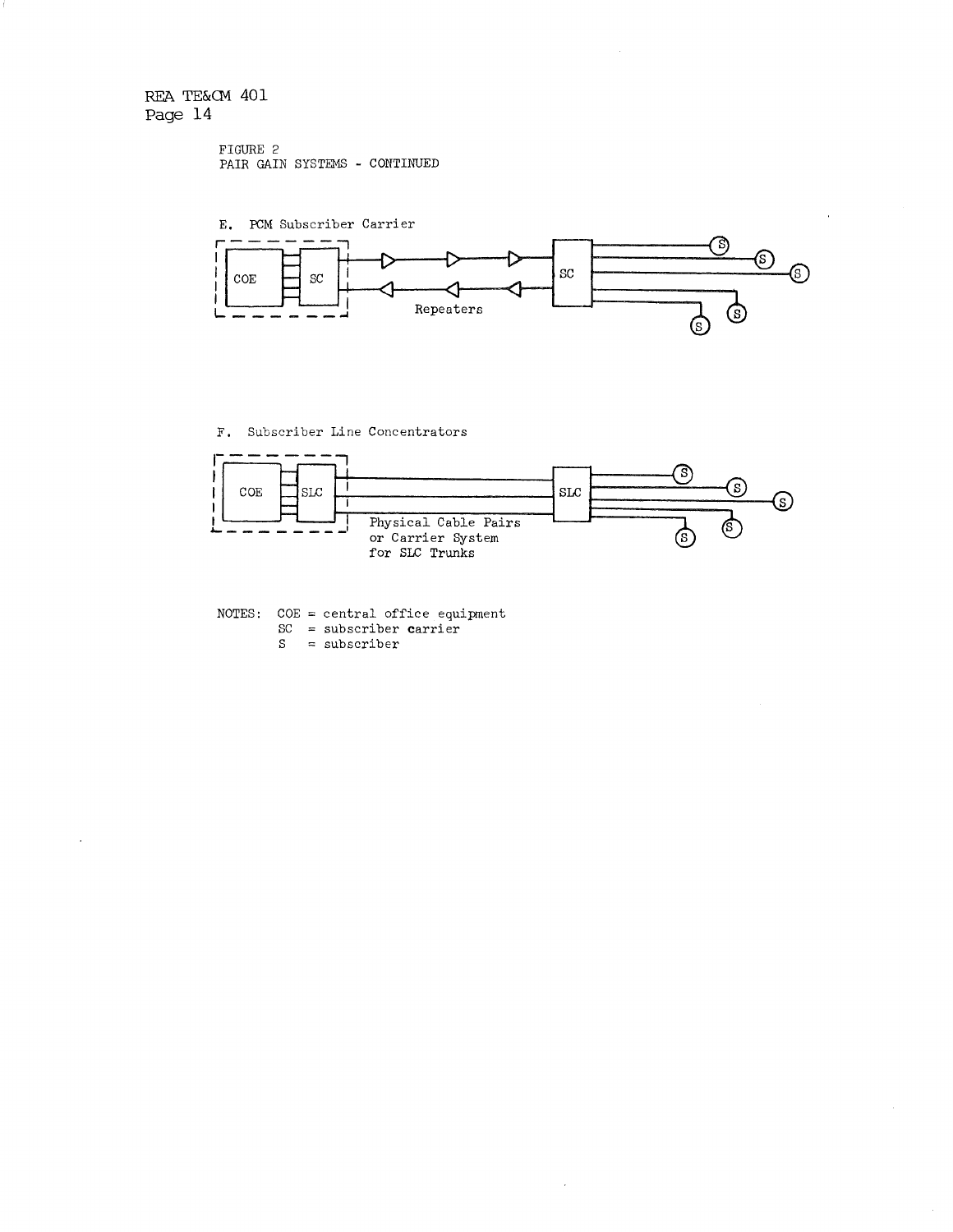#### FIGURE 3 DISTRIBUTED SWITCHING

 $\frac{1}{D}$ 

 $\tilde{\mathbf{y}}$ 



B. Digital COE - Host and Distributed RST



-Continued next page-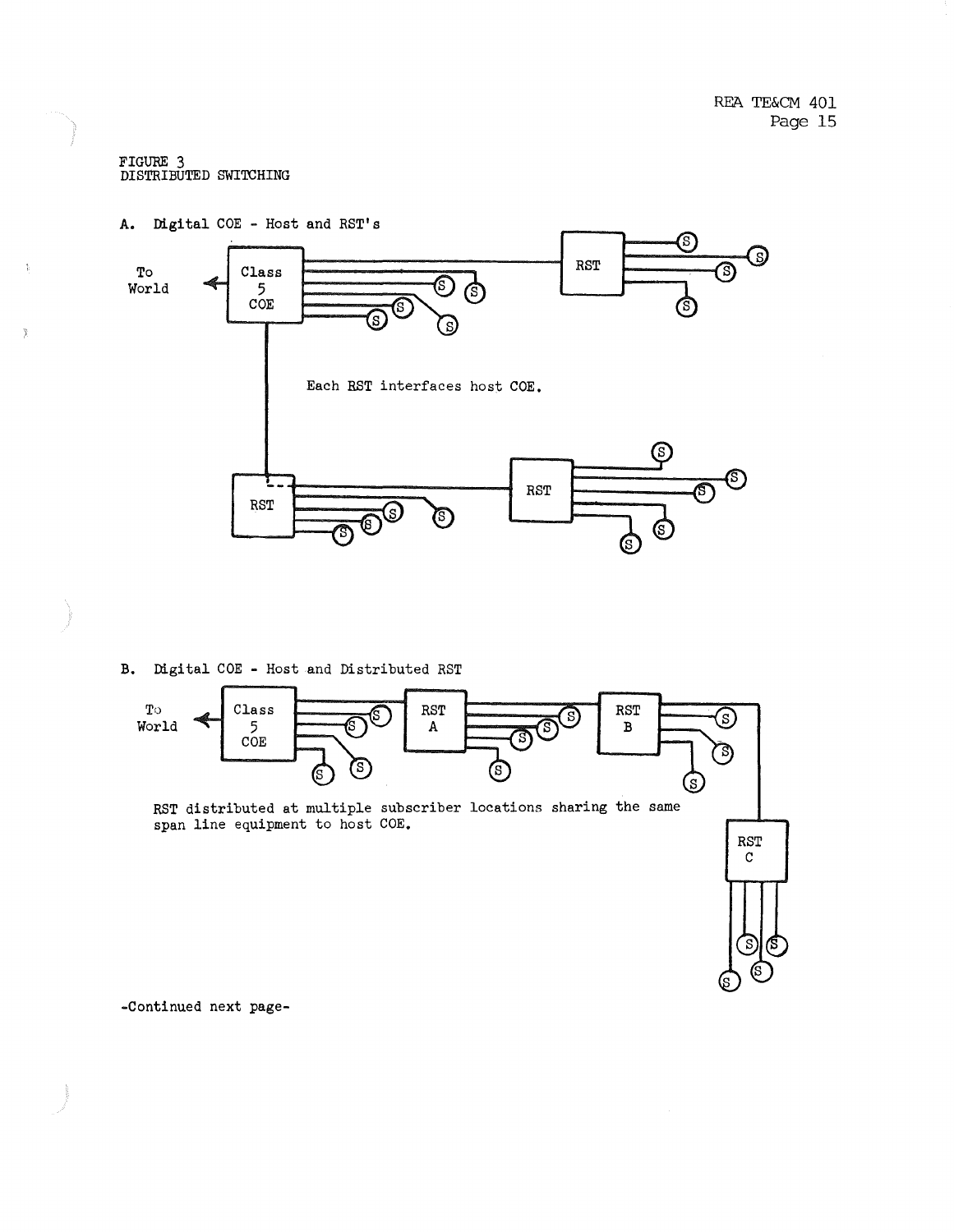#### FIGURE 3 DISTRIBUTED SWITCHING - CONTINUED



NOTES:  $COE = Class 5$  digital central office equipment RST = remote switching terminal  $SC =$  subscriber carrier<br> $S =$  subscriber  $=$  subscriber

REA TE&CM 401 Page 14

> FIGURE 2 PAIR GAIN SYSTEMS - CONTINUED



F. Subscriber Line Concentrators



 $SC =$  subscriber carrier  $S =$ subscriber